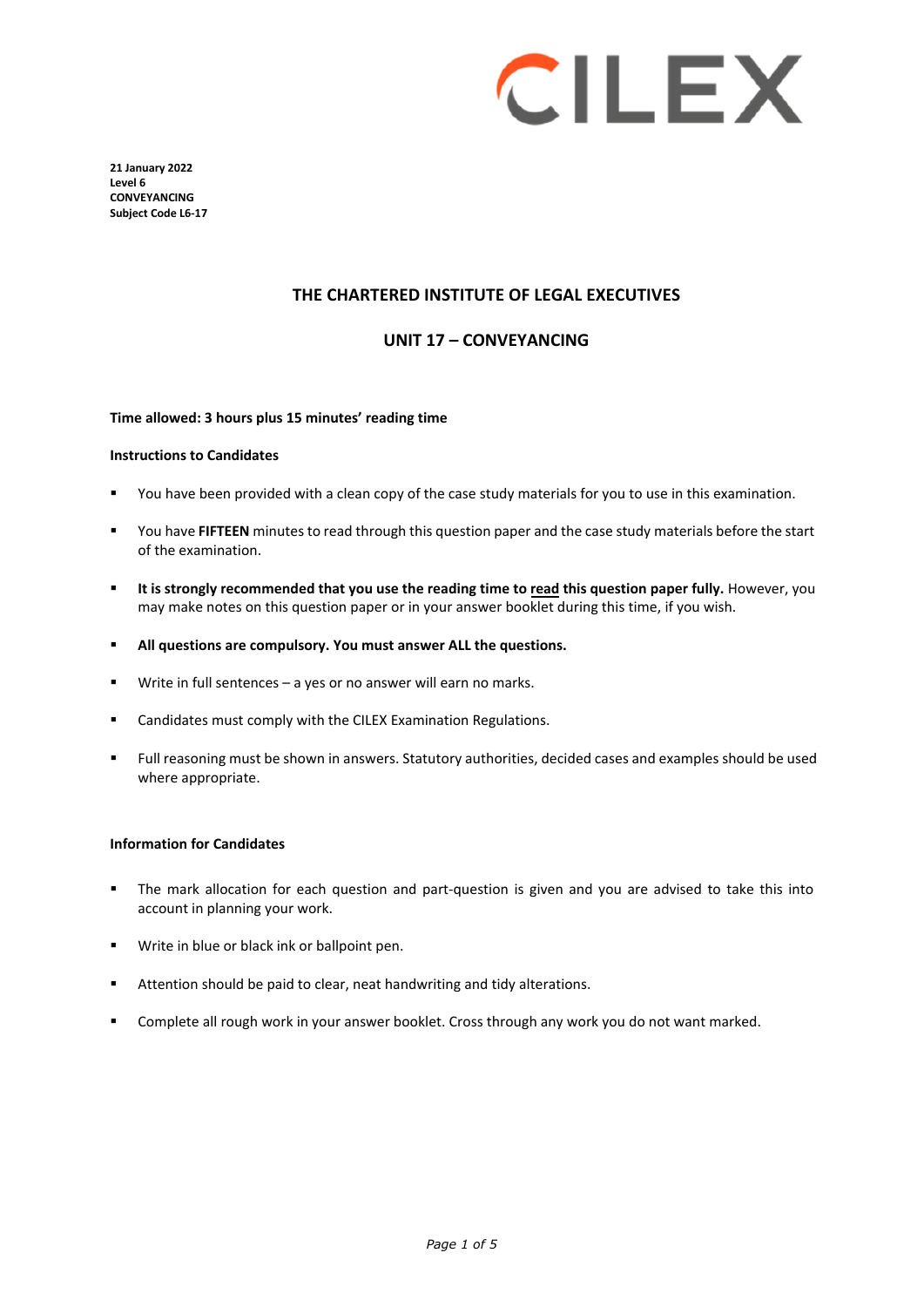Reference: Question 1 relates to 20 Chapel Drive, Giffard Park, Milton Keynes MK14 5LA **(20 Chapel Drive)** and to **Documents 1**, **2**, **3**, **4** and **7** of the case study materials.

## **You are reviewing the official copies of the register of title in relation to 20 Chapel Drive.**

(a) Explain the purpose and effect of entry number 4 in the property register.

*(6 marks)*

## **You are reviewing the terms of the Lease of 20 Chapel Drive ('the Lease').**

(b) Explain whether the Buyers' lawyers are likely to have any concerns in relation to clause 5 of the Lease and, if so, what action you might be required to take.

*(9 marks)*

(c) Explain what action you will need to take under the terms of the Lease to enable your clients to sell the property. Your answer should cover the relevant legal principles, the procedures involved, the documentation you will need to obtain and the impact of the Standard Conditions of Sale (5th Edition - 2018 Revision).

*(9 marks)*

# **You are preparing the draft contract for the sale of 20 Chapel Drive using the standard form Contract Incorporating the Standard Conditions of Sale (Fifth Edition – 2018 Revision).**

(d) Complete the elements of the draft contract specified below. In addition, you should identify who will need to sign the contract along with the Seller.

| (i)   | Seller:                 | (1 mark) |
|-------|-------------------------|----------|
| (ii)  | Buver:                  | (1 mark) |
| (iii) | Specified incumbrances: | (1 mark) |
| (iv)  | Balance:                | (1 mark) |
| (v)   | Additional signatories: | (1 mark) |
|       |                         |          |

*(Total: 5 marks)*

*(Total: 29 marks)*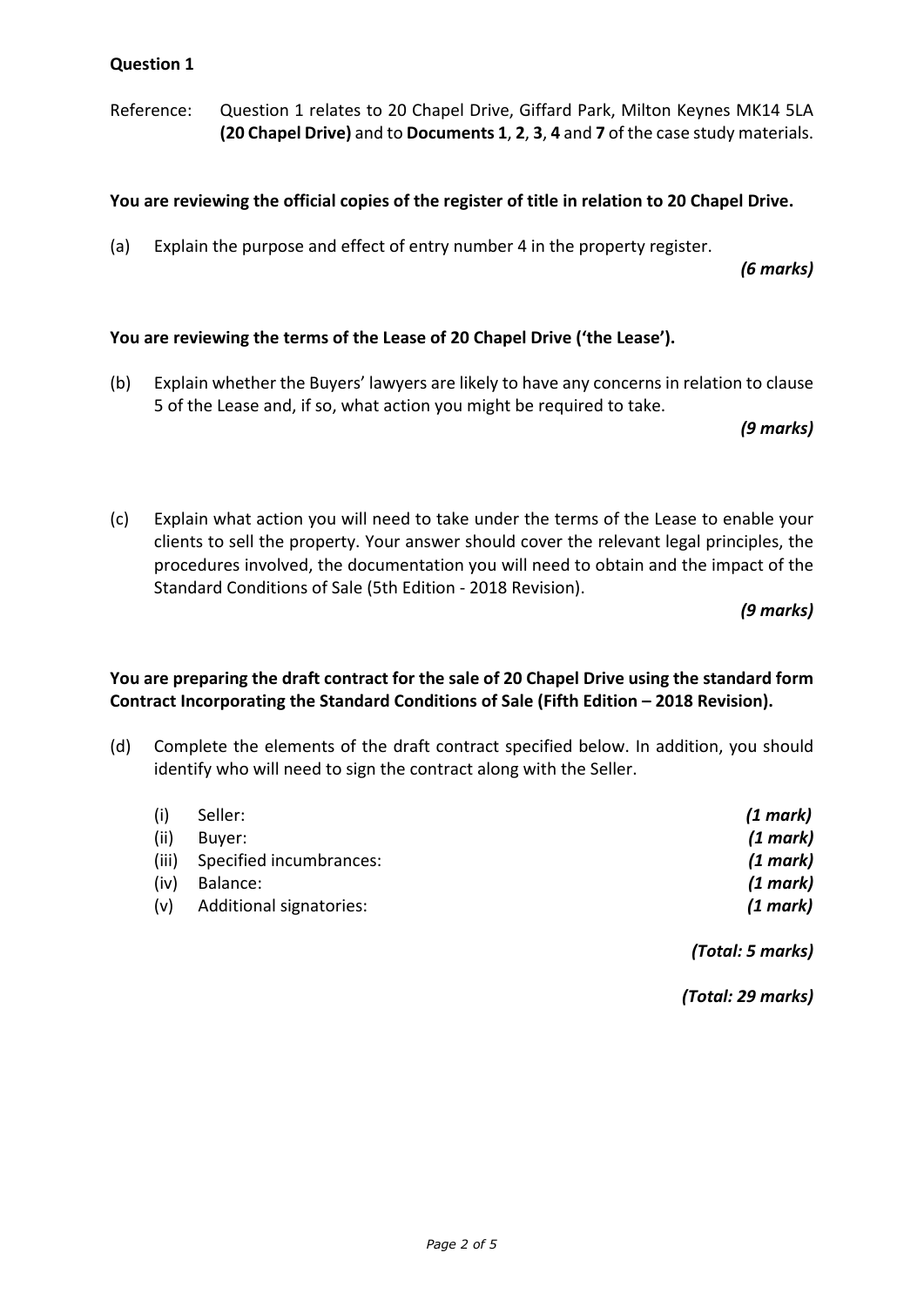Reference: Question 2 relates to Windy Ridge, 6 Sea Lane, Ingoldmells (**Windy Ridge**) and to **Documents 1**, **2**, **5**, **6** and **7** of the case study materials.

**The Seller's lawyers have sent you a contract bundle in relation to Windy Ridge. The draft contract states that a 10% deposit is required. You are satisfied that the contract bundle contains all the documents required by The Law Society's Conveyancing Protocol.**

- (a) Based solely on the information currently available to you, draft an email to your clients which:
	- explains any issues that they need to be aware of in relation to their proposed use of Windy Ridge
	- identifies options as to how those issues might be resolved.

**[NOTE TO CANDIDATES: In your answer, you do not need to discuss any issues relating to planning control.]**

*(13 marks)*

# **The Seller's lawyer has included a draft transfer with the contract bundle. It contains the following details:**

| Date:                                    |                                          |
|------------------------------------------|------------------------------------------|
| Transferor:                              | Dorothy Deborah Jean Isherwood           |
| Transferee for entry<br>in the register: | Edward Morgan and Suzanna Francis Morgan |
| The transferor                           | Full title guarantee                     |
| transfers with:                          | Limited title guarantee                  |
| Additional                               | None                                     |
| provisions:                              |                                          |

**[NOTE TO CANDIDATES: The proposed provisions above are extracts from the draft transfer. You should assume that in all other respects the transfer is correct as to both form and content.]** 

(b) Explain the errors or omissions(if any) in the details that the Seller's lawyer has included in the draft transfer. In doing so, you should set out the corrections that you would require the Seller's lawyer to make (including drafting any necessary wording).

*(11 marks)*

*(Total: 24 marks)*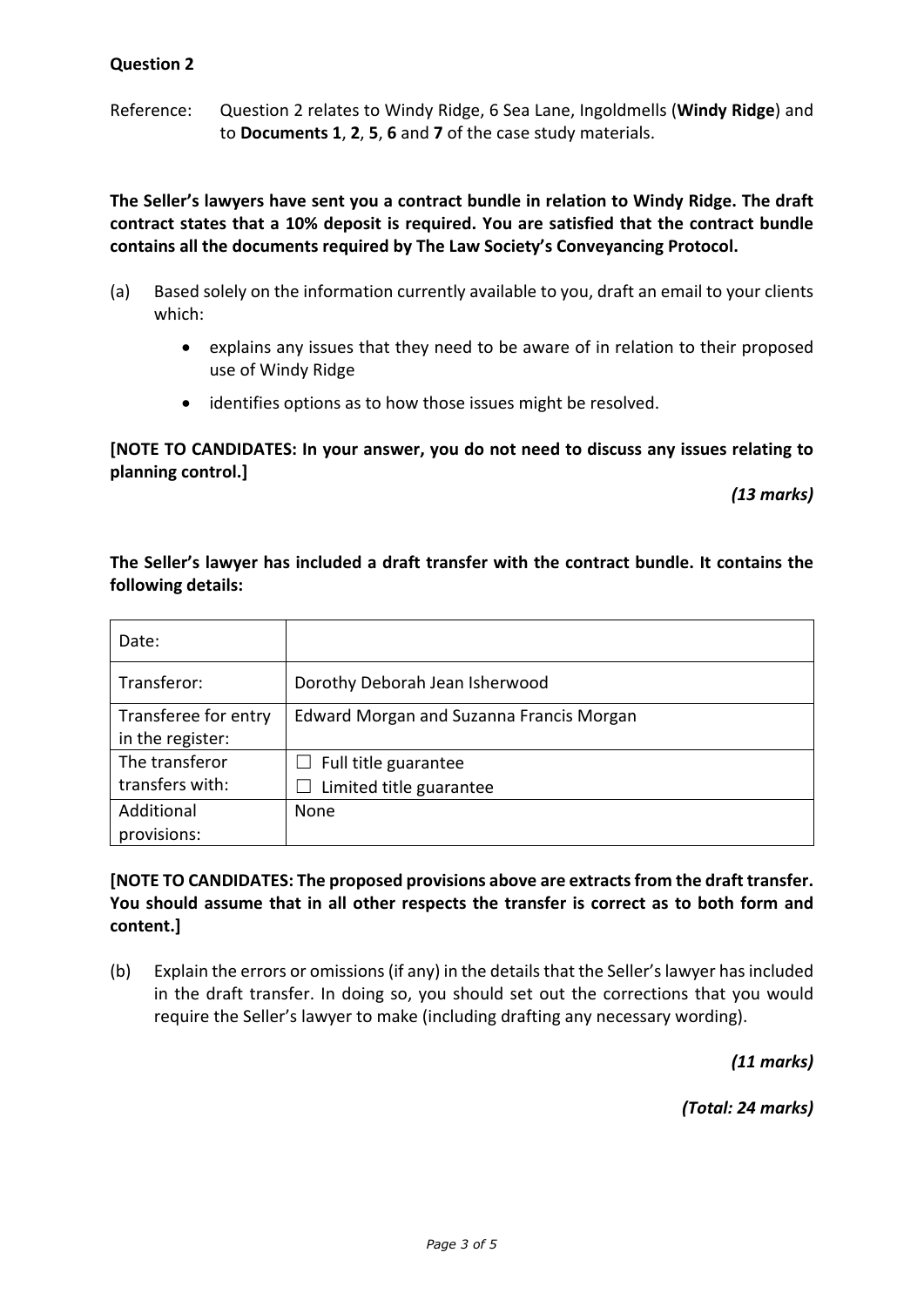**Reference:** Question 3 relates to 20 Chapel Drive, Giffard Park, Milton Keynes (**20 Chapel Drive**) and to Windy Ridge, 6 Sea Lane, Ingoldmells **(Windy Ridge**) and to **Documents 1**, **2**, **3**, **4**, **5**, **6** and **7** of the case study materials.

**The Homebuyer's Survey in relation to Windy Ridge reveals that the roof and exterior walls are in serious disrepair, as a result of which the property is severely affected by damp. The Seller refuses to reduce the sale price to reflect the anticipated cost of the necessary remedial works (£25,000) that your clients will have to carry out after completion.** 

**Your clients are determined to proceed with the purchase. They inform you that Christian has offered to lend £25,000 to them interest-free towards the purchase price. This will free up £25,000 of Mrs Morgan's savings to carry out the necessary repairs.** 

(a) Explain what issues this proposal may raise for the Lincolnshire Building Society ('the Society'). Your answer should include any advice that you will give to your clients and the steps you will need to take to protect the Society's position if the loan is made.

*(11 marks)*

# **The results of your pre-contract searches have been received. They reveal that Sea Lane remains unadopted and that there is no resolution by the local authority to adopt it.**

(b) Explain the significance of this search result, the issues that it raises for your clients and the action that you would take to deal with those issues.

*(8 Marks)*

**All outstanding matters in relation to your clients' sale and purchase transactions have been resolved. You are now in a position to exchange contracts on both.** 

**You receive an email from Mario Fraterno. He explains that there has been a serious delay in the building works for the property that his client is intending to buy. However, she now wants to proceed with the sale of Windy Ridge and, if needs be, will move in with her adult daughter until her new property is completed.**

(c) Explain which formulae you will be most likely to use to exchange contracts on the sale and purchase transactions and the undertakings you will give.

*(6 marks)*

*(Total: 25 marks)*